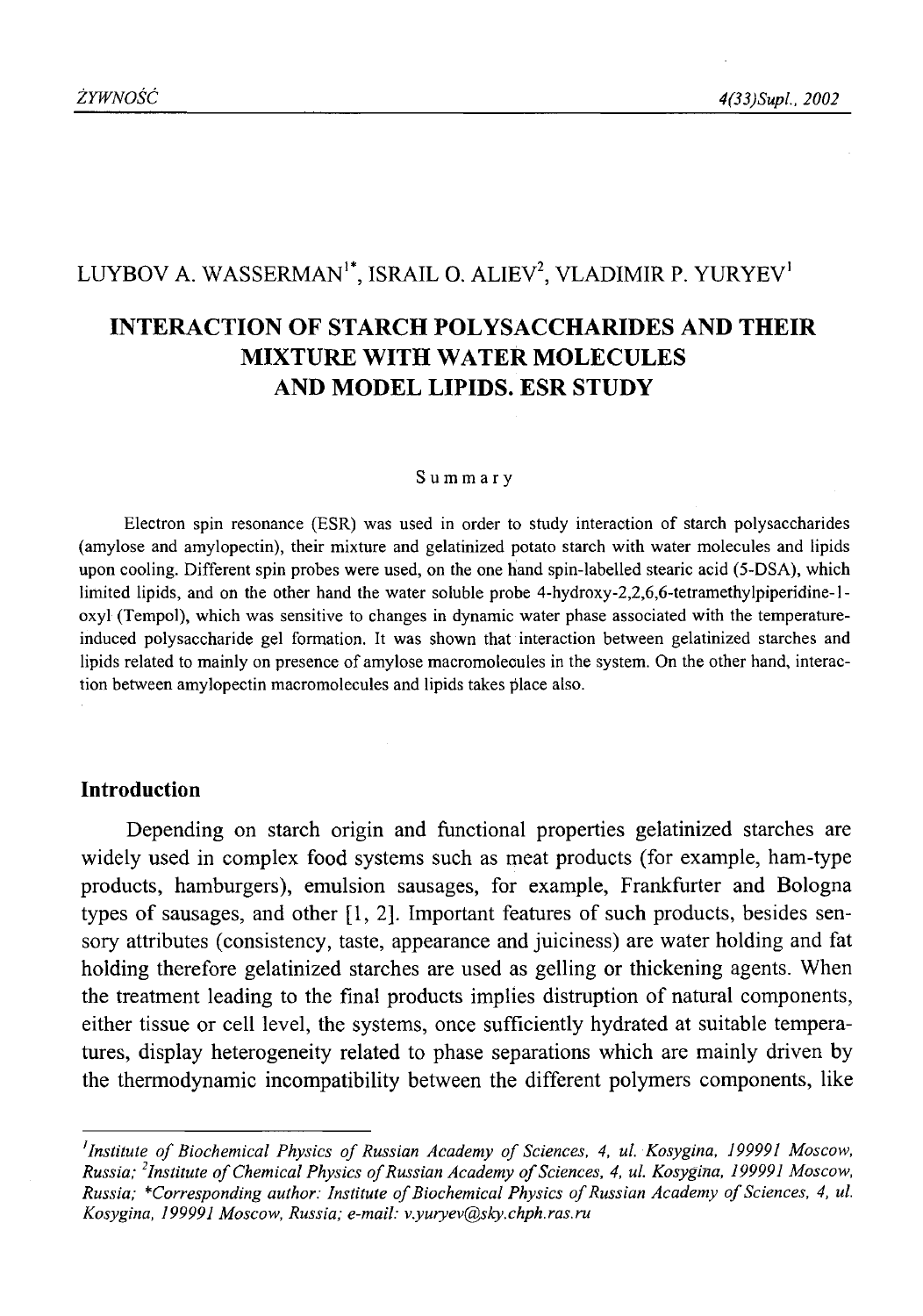polysaccharides versus proteins [3], or even between different polysaccharides like amylose versus amylopectin [4]. This implies water partition into different phases and different kinds of interactions between water molecules and substrates. Additionally, starch polysaccharides may interact with minor components of complex food systems such as vegetable and animal fats. However, some problems concerning interaction gelatinized starches and starch polysaccharides, in particular, with water, lipids and fatty acids molecules remain not quite discussed till now.

Some methods, such as calorimetry and tradition thermal analyses, that allow to detect the macroscopic properties, like heat capacity and thermodynamic activity, can be sensitive only for the changes occurring in the phases where water has the highest mobility. Others, like Nuclear Magnetic Resonance (NMR) and Electron Spin Resonance (ESR), on the contrary can provide information about many coexisting states of water molecules, which are separated from one another because of the different relaxation times related to the short-range mobility. In particular, as was shown by ESR study the rotational diffusion coefficient  $(D_{\text{rot}})$  decreased monotonically with decreasing temperature in the system of gelatinized potato starch-water [5]. Investigating of starch gels, Baster and Lechert [6] established that the coefficient of self-diffusion of water molecules is roughly proportional to the square of the water fraction. At present it is known that spin-lattice relaxation times  $(1/T_2)$  measured as a function of water contents indicate a wide distribution of correlation times in the processed starch-water systems [7]. As has been shown earlier complex relaxation of water molecules is observed due to formation of amylose aggregates at starch concentrations close to critical gelation concentration or close to critical gelation temperature [8, 9]. Lifetime of these aggregates was comparable or exceeded the relaxation time of water molecules, which formed during gelatinization of starch and dissolution of maltodextrin. However up to now it is not quite understood what of polysaccharides (amylose or amylopectin) is determined the mobility of water molecules in starch-water systems. Additionally, it is not quite clear whether mobility of water molecules in real starch systems can be described using additive scheme assessing of mobility of water molecules and content of starch polysaccharides in the simple polysaccharides systems (amylose – water, amy $lopectin - water)$ .

In contrast to investigation devoted to interaction of native starches with lipids model (spin probes such as spin-labelled stearic acids), the data concerning interaction in systems of gelatinized starch - spin probe, amylose (amylopectin) - spin probe are not enough. It is known that upon cooling of the potato (maize) starch - water systems the sharp decrease of mobility of spin probe was observed close to the critical gelation temperature [5, 10]. Additionally, it is known that amylose macromolecules can form inclusion complexes with low molecular substances such as fatty acids, lipids and aroma compounds [11, 12]. It is suggested that side chains of amylopectin macromole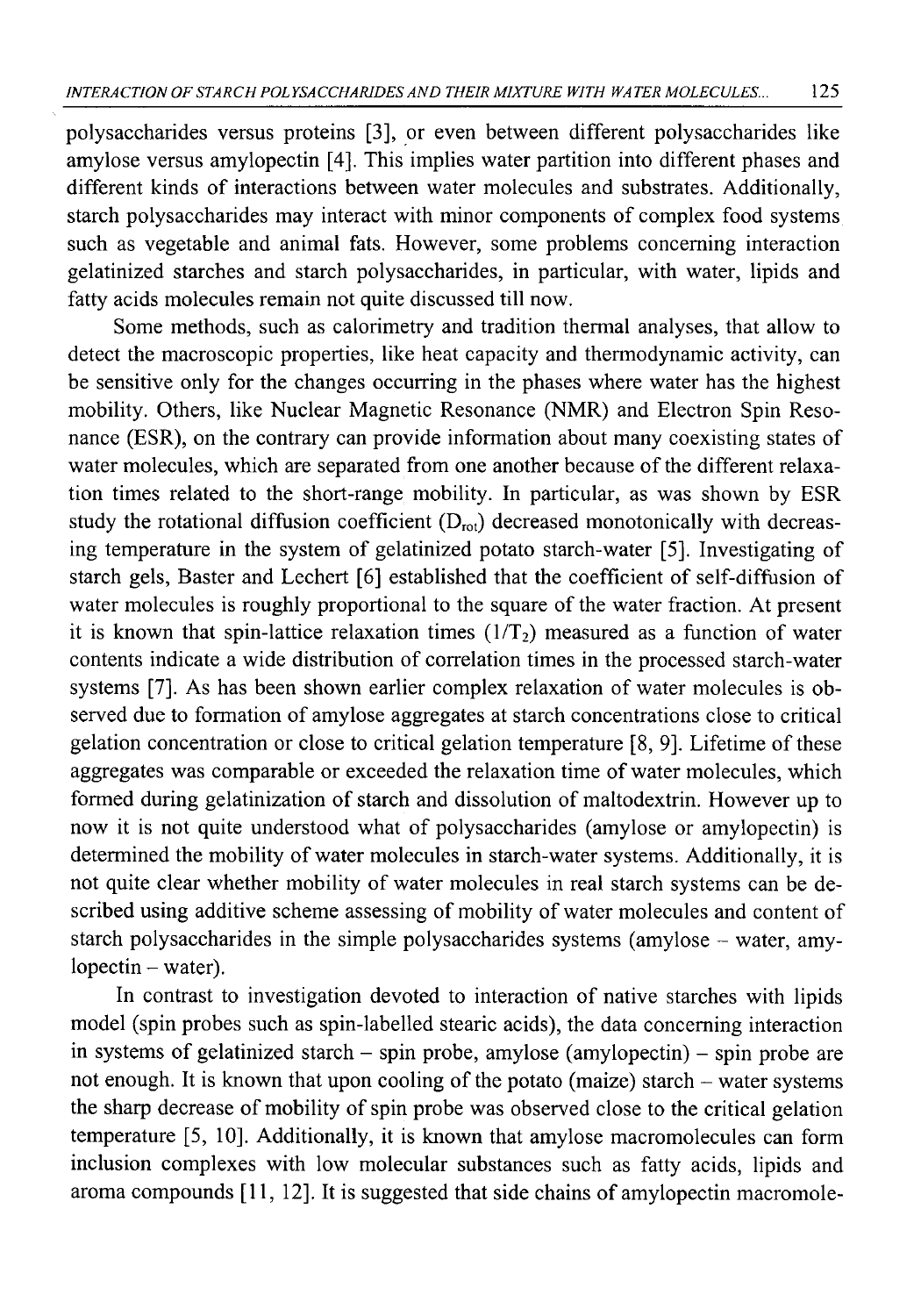cules can form inclusion complexes also however directly evidence of existing such complexes we didn't find at the analysis of the published data [13, 14]. For better undestanding of features of interactions of the gelatinised starches with water, fatty acids and lipids in complex food systems we study interactions amylose, amylopectin, their mixture and potato starch with these low molecular substances by ESR. Spinlabelled stearic acid (5-DSA) was chosen as lipid model. A water-soluble stable radical (Tempol) was also used in order to probe changes in the properties of aqueous continuous phase.

### **Materials and methods**

Potato starch (20-25% amylose according to literature data [15]) was obtained from Paille (France). The content of proteins and lipids in commercial potato starch was very low and constitutes 0.06% w/w (proteins) and 0.05%w/w (lipids) on dry substance [16]. Amylose (EC N 232-685-9) and amylopectin (EC N 232-911-6) from potato were purchased from Sigma, USA.

Paramagnetic homologue of stearic acid (5-Doxyl stearic acid (5-DSA)) used as lipid model and Tempol (4-hydroxy-2,2,6,6-tetra-methylpiperidine-l-oxyl) were obtained from Sigma (USA).

The chemical structures of these spin probes are shown on Fig. 1. 40% (w/w) dispersions of amylose, amylopectin, their mixture and potato starch were studied. Spinlabelled stearic acids were poorly soluble in Water and were introduced to water as acetone solutions (as described in [17, 18]) The acetone concentration in water did not exceed 1 w/w  $\%$ . The system was sonicated and mixed intensively for 1 hour at 50-55°C to evaporate the acetone. The concentration of the spin probe in water was  $2.6 \cdot 10^{-4}$  M. Potato starch with moisture contents of 14.9% (w/w) was used for preparation of dispersions. Aqueous solutions of spin-probe  $(0.53 \text{ g})$  were added to investigated polymer systems (0.47 g) for preparation of dispersions (40% w/w) at room temperature. As Tempol was more soluble in water, an aqueous Tempol solution was prepared and added to the starch dispersion in order to reach a  $3.6x10^{-4}$  M concentration of Tempol in the investigated dispersions.

After 24 hours incubation, the samples of starch preparations with different water contents were placed into glass tubes ( $d \approx 1$  mm), which were sealed to prevent dehydration during heating. For preparation of a macromolecule dispersion of investigated systems the samples were heated up to  $115^{\circ}C$  [19]. ESR spectra were recorded with a controlled temperature EPR spectrometer (Radiopan, Poland), using cooling cycles over a temperature range of  $115-25^{\circ}$ C by stepwise fashion at interval 10<sup>o</sup>C. Samples were allowed to come to thermal equilibrium for three minutes at each temperature before spectra recording. The microwave power was below saturation. ESR spectra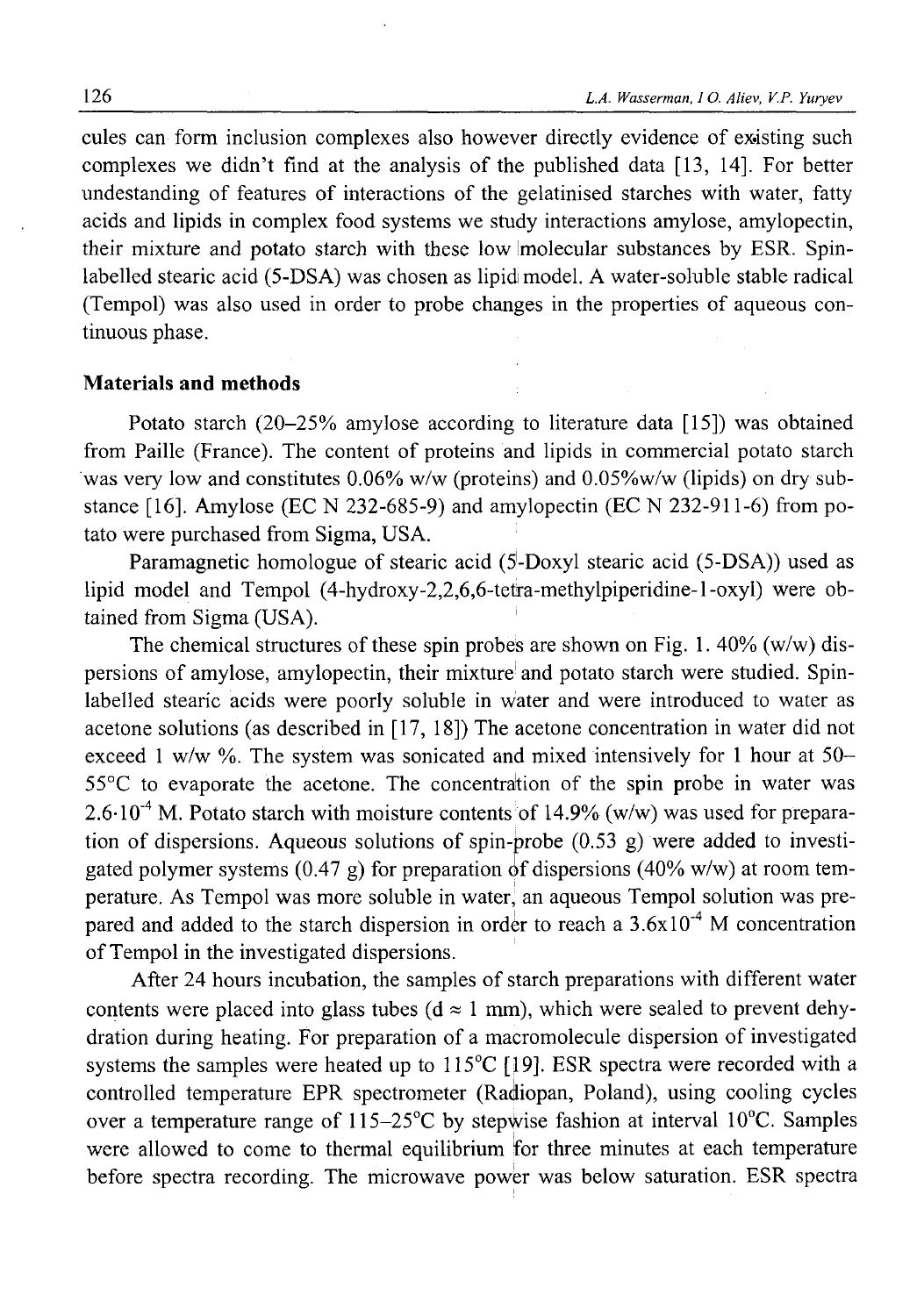were recorded three times per sample. No differences were observed between spectra recorded at the same temperature at a given starch content.

a) Tempol b) 5- Doxyl stearic acid (model of lipid)



Fig. 1. Chemical structures of spin probes Tempol (a) and 5-doxyl stearic acid (model lipid) (b).

For the description of the spin probe mobility, the rotational correlation time  $(\tau_c)$ and the rotational diffusion coefficient  $(D_{\text{rot}})$  were usually used [20]. The rotational correlation time was determined from features of the spectra obtained with fast isotropic rotation according to the Freed and Fraenkel theory [18, 20].

The following equation was used:

$$
\tau_c = 6.65 \Delta H_{(+1)} (\sqrt{I_{(+1)}} / I_{(-1)} - 1) 10^{-10}, \text{ sec}
$$
 (1)

where:  $\Delta H_{(+1)}$  is the peak-to-peak width of the low field line (Gs);

 $I_{(+1)}$  and  $I_{(-1)}$  are the heights of the low and high field lines, respectively.

The rotational diffusion coefficient was calculated from the following relation:

$$
D_{\rm rot} = 1/(6\tau_{\rm c}), \sec^{-1} \tag{2}
$$

The program of Freed [20] modified by V. Timofeev [21, 22] was used for the simulation of ESR spectra in the region of slow motions. The calculations were made according to the model of isotropic rotation, and the following values for the electronspin parameters of radicals in the presence of amylopectin were used:

 $g_{xx} = 2.088$ ;  $g_{yy} = 2.061$ ;  $g_{zz} = 2.0027$ ;  $A_{xx} = 6.3$  Gs;  $A_{yy} = 5.8$  Gs;  $A_{zz} = 33.6$  Gs [23], where  $g_{xx}$ ,  $g_{yy}$ ,  $g_{zz}$  – are the main components of Zeeman interaction tensor (g-tensor), and  $A_{xx}$ ,  $A_{yy}$ ,  $A_{zz}$  are the main components of hyperfine interaction tensor. A better agreement between experimental and calculated ESR spectra in the presence of amylose was observed when used the following values for electron-spin parameters of radicals:

 $g_{xx} = 2.088$ ;  $g_{yy} = 2.061$ ;  $g_{zz} = 2.0027$ ;  $A_{xx} = 6.5$  Gs;  $A_{yy} = 6.0$  Gs;  $A_{zz} = 33.8$  Gs.

Calorimetric investigations of amylose and amylopectin dispersions in 5-DSA aqueous solution were performed using a high sensitivity differential scanning microcalorimeter DASM-4 (Moscow, Russia) from 10-130°C with a heating rate of 2 Kmin'  $<sup>1</sup>$  and pressure of 2.5 bar. Deionised water was used as a reference material. Calorimet-</sup> ric investigations were made upon different molar ratio [radical]/[polymer]. For deter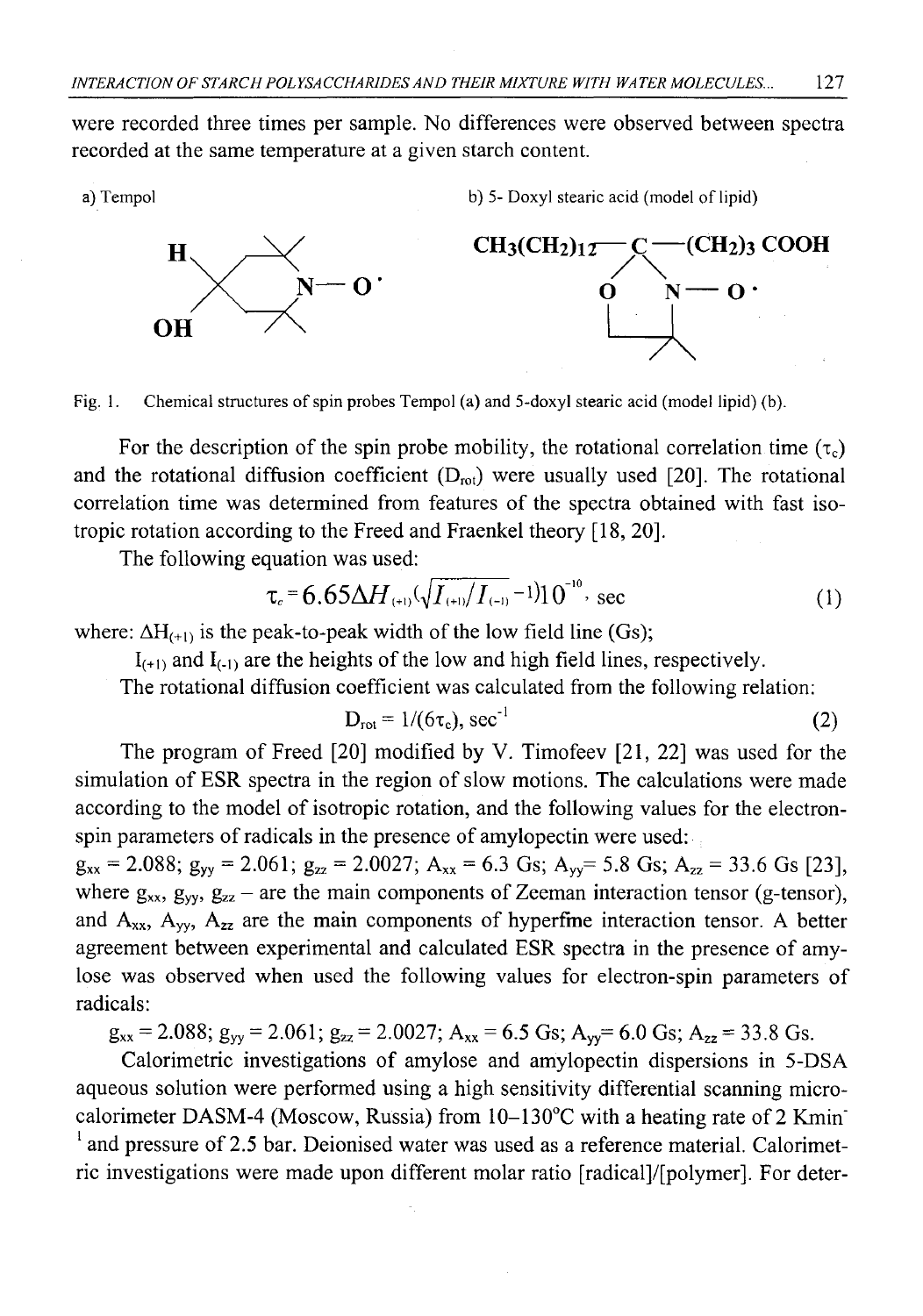mination molar ratio of radical/polymer there were used the values of molecular weights from [16]. The molar ratio radical/polymer was 1:25 for system 5DSAamylose, for system 5DSA - amylopectin there were used the following molar ratio radical/polymer: 6290:1, 50649:1. Measurements were obtained both for dispersions prepared at the same day, and after 6 days storage (for one dispersion of 5DSAamylopectin at molar ratio 50649:1).

# Results and discussion

### *Mobility of the water-soluble spin probe*

The ESP spectra of Tempol in water and 40% aqueous (w/w) molecular systems of amylose, amylopectin, their mixture as well as gelatinized potato starches at 25°C after cooling are shown in Fig. 2. Symmetrical triplet signals characteristic of spin probes with a "fast rotation" were obtained for all investigated samples, it'd be like to mark that the same ESR spectra of Tempol were observed in the presence of native maize and potato starches [5, 10, 12].



Fig. 2. ESR spectra of Tempol in water (a), in the presence of 40% (w/w) dispersions of amylose (b), amylopectin (c) and potato starch (d) at  $25^{\circ}$ C after cooling.

Tempol was chosen, since behaviour of this radical simulated the behaviour of water molecules in the system. Only one probe population was observed, suggesting a homogeneous distribution of probes in water phase of the molecular dispersions. This also demonstrates the absence of any direct interaction between the spin probe and starch polysaccharides, i.e. the presented spectra characterize the mobility of water molecules in the dispersion. It should like to note that  $D_{\text{rot}}$  values for Tempol in bio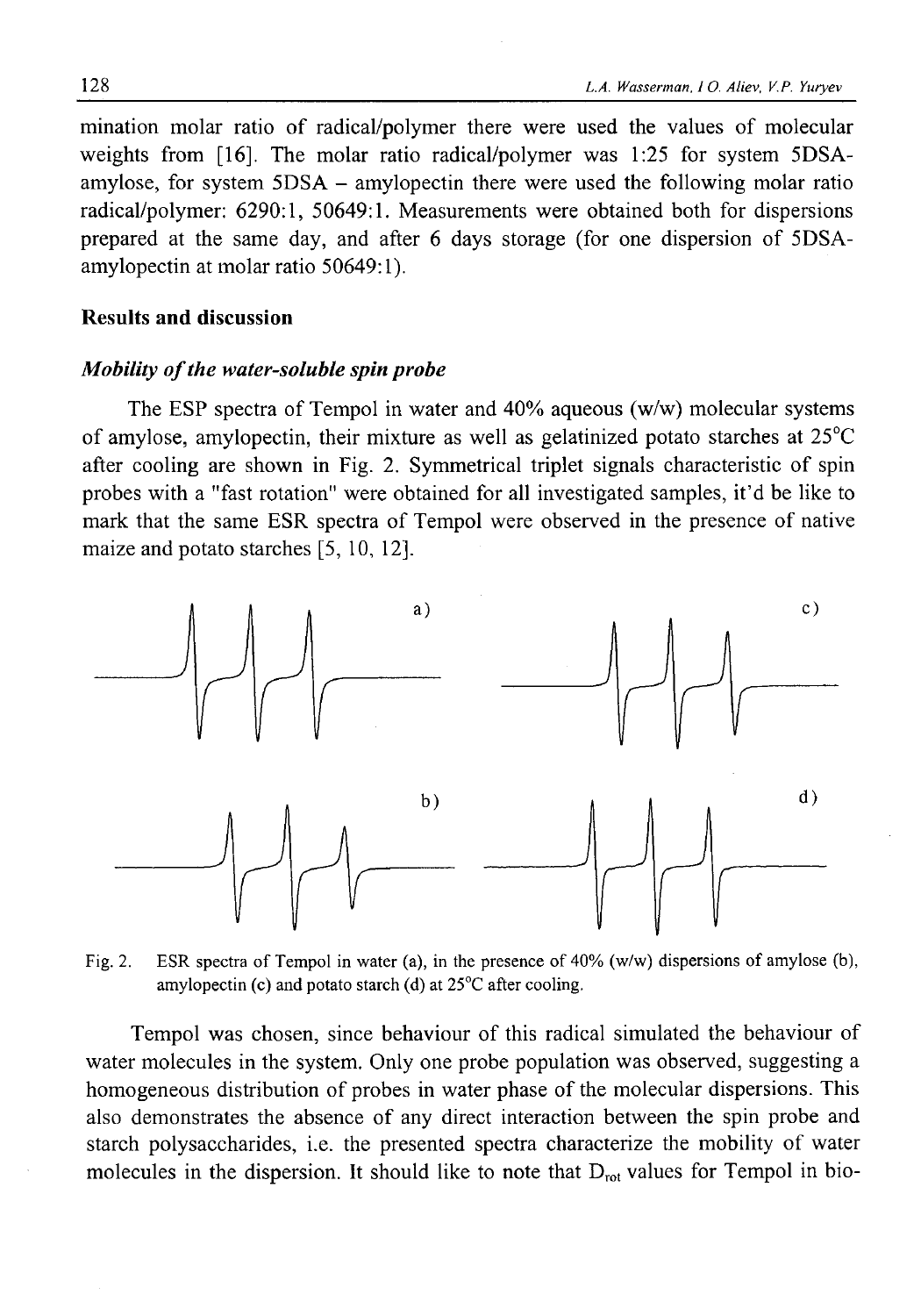polymer systems were found to be smaller than the values for the probe in bulk water at the same temperature. The differences in  $D_{\text{rot}}$  could be attributed to water microviscosity in polymer systems.

The dependences of the rotational diffusion coefficient  $(D_{rot})$  on temperature for all investigated systems upon their cooling are shown in Fig. 3. As shown in Fig. 3, the mobility of spin probe Tempol in amylopectin-water system is higher than in amylosewater system. It is known, that upon cooling the amylose macromolecules, in contrast with amylopectin macromolecules, form aggregates followed by its organized three dimensional gel network [8, 9]. That is the reason of the lower spin probe mobility in the amylose-water system as compared with amylopectin-water system.



Fig. 3. Dependences of rotational diffusion coeffient on temperature for 40% (w/w) dispersions of amylopectin (1), amylose (2), theoretical (3) and experimental (4) obtained dependence for mixture of amylose and amylopectin (25 w/w % amylose and 75% (w/w) amylopectin), potato starch (5).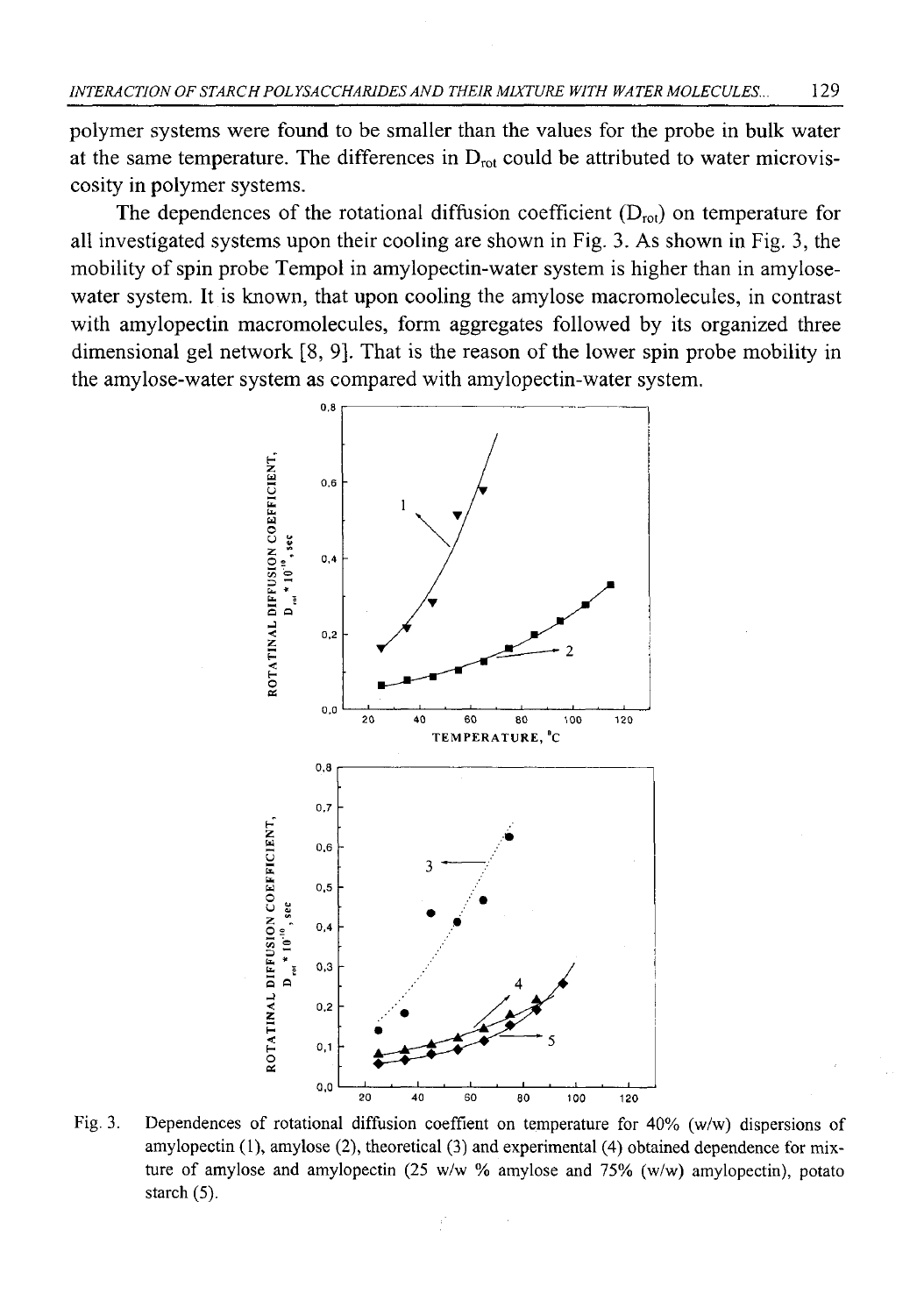Since amylose and amylopectin macromolecules were incompatible in aqueous medium [4] it could be suggested that the observed changes of  $D_{\text{rot}}$  for model systems (amylose-amylopectin-water) (Fig. 3), can be described by means of additive scheme (3):

$$
D_{\text{rot}} = D_{\text{rot arm1}} \alpha_{\text{am1}} + D_{\text{rot alp}} \alpha_{\text{amp}} \tag{3}
$$

where  $D_{\text{rot aml}}$  and  $D_{\text{rot ah}}$  are the rotational diffusion coefficient for the systems of amylose-water and amylopectin-water, respectively,  $\alpha_{\text{aml}}$  and  $\alpha_{\text{amm}}$  were amylose and amylopectin content (%) in model system. To check this assumption, the rotation mobility of so-called "model" system and real potato starch were investigated. "Model" system was realised mixture of amylose and amylopectin, at that weight content of each biopolymer in the mixture was the same as in real potato starch, i.e. 25% (w/w) amylose and 75% (w/w) amylopectin. The comparison of the data obtained shows (Fig. 3b) that generally the experimental and calculated values for model systems differed from one another. So the rotational mobility of system could not be described using additive scheme. The differences between experimental and calculated data for model system could be due to next reasons: (i) the lack of assessment of parameter characterizing mobility of water molecules in interface, since amylose-amylopectin-water is incompatible system [4]; (ii) formation of aggregates and formation of three dimensional gel network upon cooling [8, 9].

At the same time the rotational mobility of spin probe Tempol, which was simulated the behaviour of water molecules in investigated systems, was practically the same in real gelatinized potato starch-water system and in "model" amyloseamylopectin-water system. Moreover the spin probe mobility in the "model' system and in real gelatinizated potato starch-water system was close to spin probe mobility in amylose-water system. From these results it was possible to conclude that the water mobility in real gelatinizated potato starch-water system was mainly related to the presence of amylose macromolecules

## *Mobility of the spin - labelled stearic acid (5-DSA)*

5-DSA was a spin labelled fatty acid with the nitroxide moiety close to the lipid polar head (Fig. lb). The spectra of 5-DSA in water at 25°C and evolution of ESR spectra in the presence of amylose and in the presence of amylopectin during cooling are shown in Fig. 4. Similar spectra were observed for 40%, 50% and 60% aqueous dispersions of gelatinized potato starch [5]. The ESR spectra of 5DSA in water corresponded to a spin probe with a "fast rotation" (rotation correlation time  $\tau_c = 3 \cdot 10^{-10}$  sec;  $D_{\text{rot}}$ = 5.5 $\cdot$ 108 sec<sup>-1</sup>) (Fig. 4(a)). After addition of amylose, amylopectin and gelatinized potato starch to the 5-DSA aqueous solution, the motional behaviour of the spin labelled fatty acid drastically decreased. Spectra became characteristic of low-mobility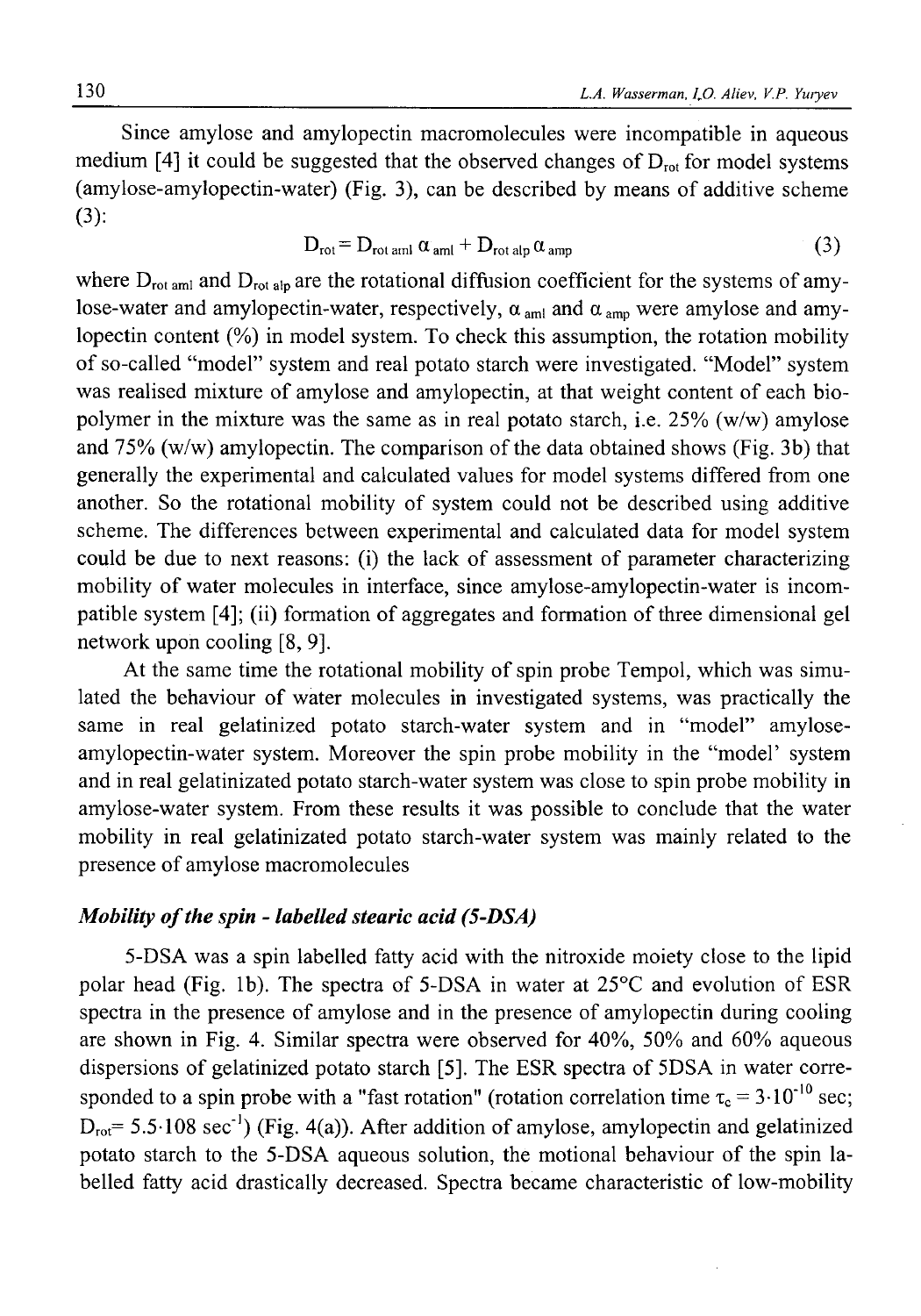radicals (i.e. powder-like spectrum). The dominant feature of spectra was the broadened anisotropic line pattern (Fig. 4) indicating greatly slowed down motions as compared with spectra of 5-DSA in water. It could be concluded that interactions between 5-DSA and starch polysaccharides or gelatinized potato starch took place. It was necessary to note that if interaction of amylose macromolecules with 5-DSA could be expected [10, 11], the fact of the interaction of amylopectin macromolecules with 5- DSA, which was considered as model for starch lipids [5, 12],was observed first of all.



Fig. 4a. ESR spectra of 5-DSA in water at 25°C and evolution ESR spectra of 5-DSA upon cooling in the presence of 40% (w/w) dispersions of amylose.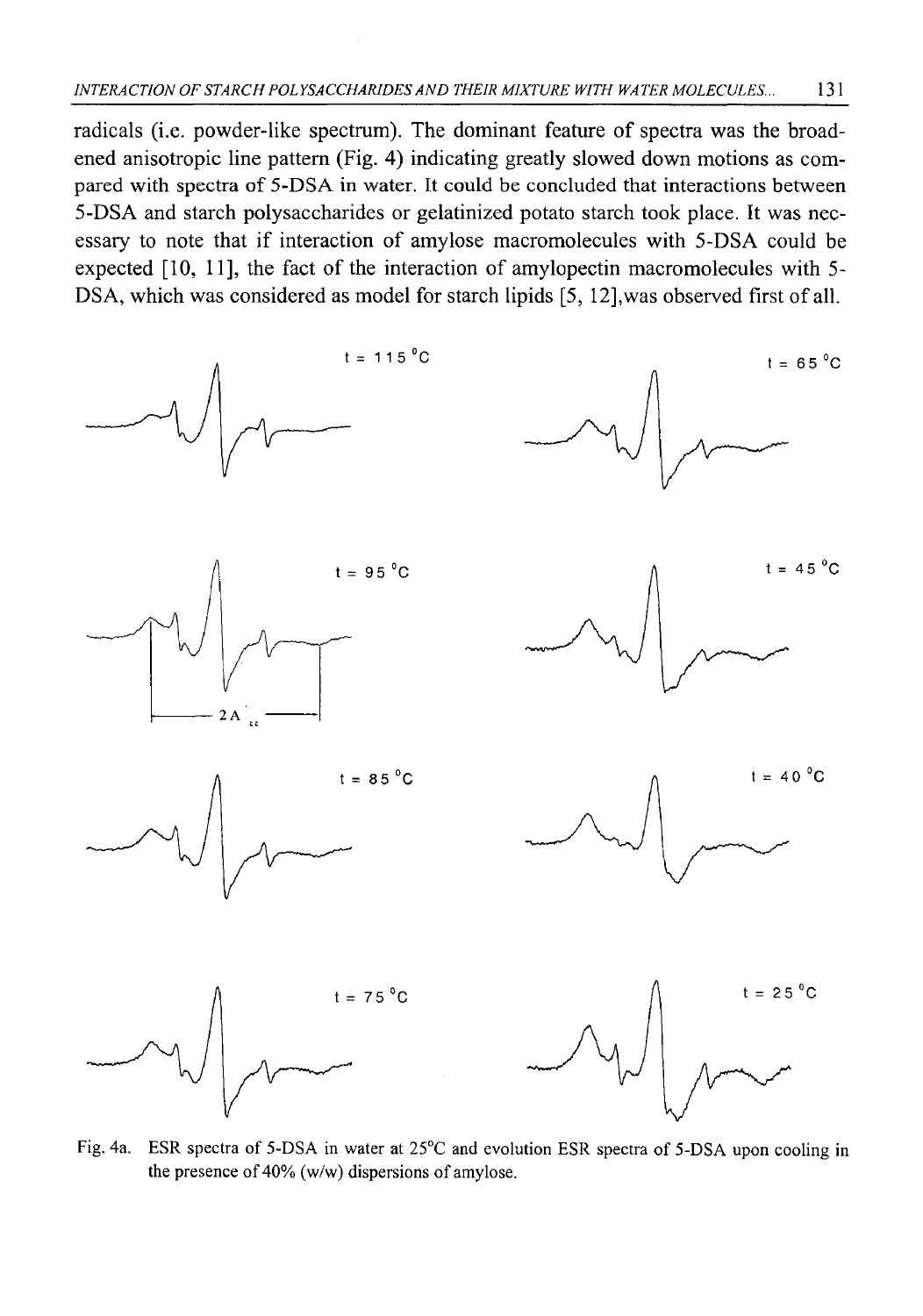

Fig. 4b. ESR spectra of 5-DSA in water at 25°C and evolution ESR spectra of 5-DSA upon cooling in the presence of 40% (w/w) dispersions of amylopectin.

Upon cooling, the powder-like spectra appeared indicating that the mobility of the probe decreased. This meant that more immobilised spectra of 5-DSA were observed. In investigated temperature range two components with "fast" (narrow line spectrum) and "slow" (broad line spectrum, see, for example, Fig. 4(b) at 95°C) motions respectively were superimposed. Fig. 5 presents the evolution of hyperfme extreme separa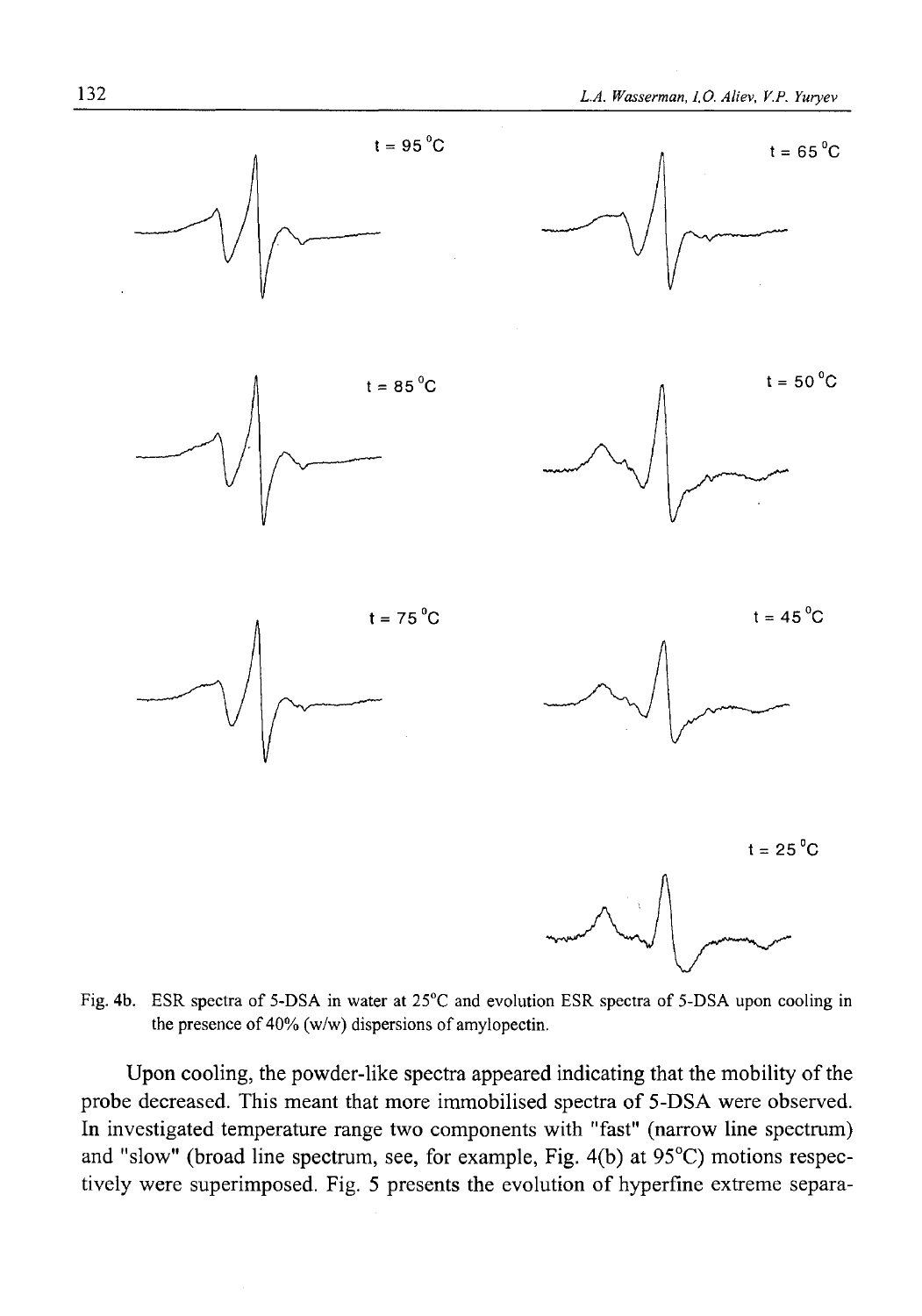tion  $(2A_{zz})$  as a function of temperature for 5-DSA for all studied systems. The splitting (the value of extrema separation) was higher, the mobility of radical was smaller in the system. Taking into consideration that value of extrema separation was higher in the presence of amylose than in the presence of amylopectin it could be supposed that the interaction between lipids and amylose was stronger than that in the case of amylopectin.



Fig. 5. Dependence extrema separartion for 5-DSA on temperature in the presence of 40% (w/w) dispersions of amylose  $(\blacksquare)$  and amylopectin  $(\blacktriangle)$ .

Calculations were carried out to simulate spectra of 5-DSA, in the presence of 40% amylose and amylopectin at 95°C, when apparently, two populations of spin labelled lipids with different mobilities coexisted: "fast" rotating radicals and radicals with slow motions. For both populations isotropic rotation was assumed. The results of this calculation are shown in Fig. 6. Although our model was relatively rough, a relatively good correlation between calculated and experimental spectra was obtained. The simultaneous presence of two different populations suggested a heterogeneous distribution of the labelled fatty acids in different environments. These two populations could be associated to relativelly "free" spin labelled lipids for the most mobile population, whereas the "slow" rotating radicals could be associated to spin-labelled lipids forming of inclusion complexes.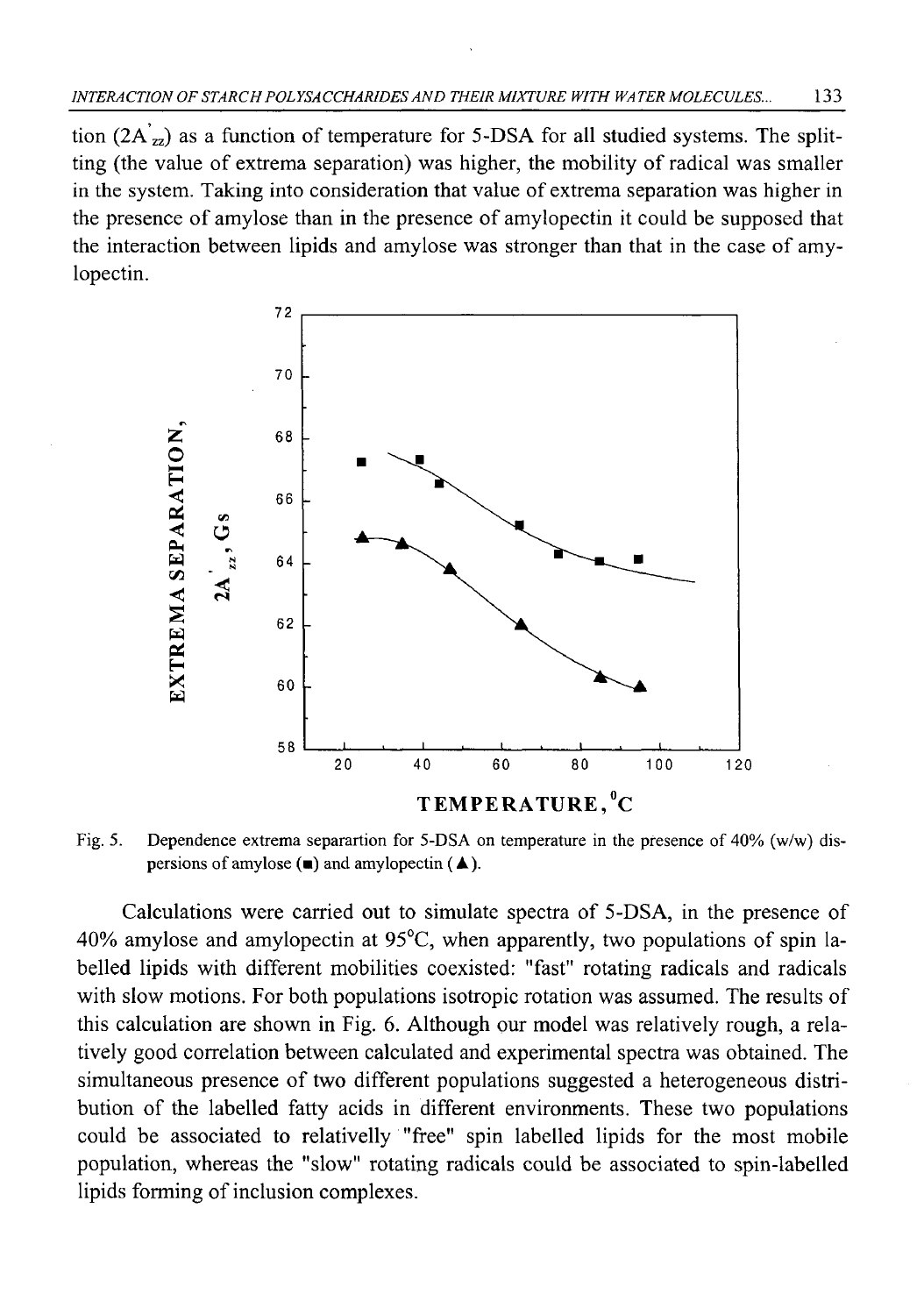

Fig. 6. Experimental ( $-$ ) and theoretical ( $---$ )ESR spectra of 5-DSA in the presence of 40% (w/w) dispersions of amylose (a) (theoretical spectrum was calculated as superposion of spectra with correlation times  $\tau_1 = 1.5 \times 10^{-8}$  sec (molar part is 98%) and  $\tau_2 = 5 \times 10^{-10}$  sec (molar part is 2%)) and amylopectin (b)  $(\tau_1 = 5 \frac{10^9}{9} \text{ sec}$  ( molar part is 93%) and  $\tau_2 = 1.2 \frac{10^{9} \text{ sec}}{90}$  ( molar part is 7%) at 95°C.

In order to confirm this assumption 5DSA-amylose and 5DSA-amylopectin systems were studied by DSC technique. DSC-thermograms of investigated systems are shown in Fig. 7. The phase transition of first kind for system of 5DSA-amylose at the temperature 90°C was observed (Fig. 7(a)) inspite of that molar raio 5DSA/amylose was lower in DSC measurements as compared with ESR measurements. It is well known that the melting of amylose-lipid inclusion complexes takes place at this temperature. Therefore, populations of radicals associated with "slow" rotating radicals in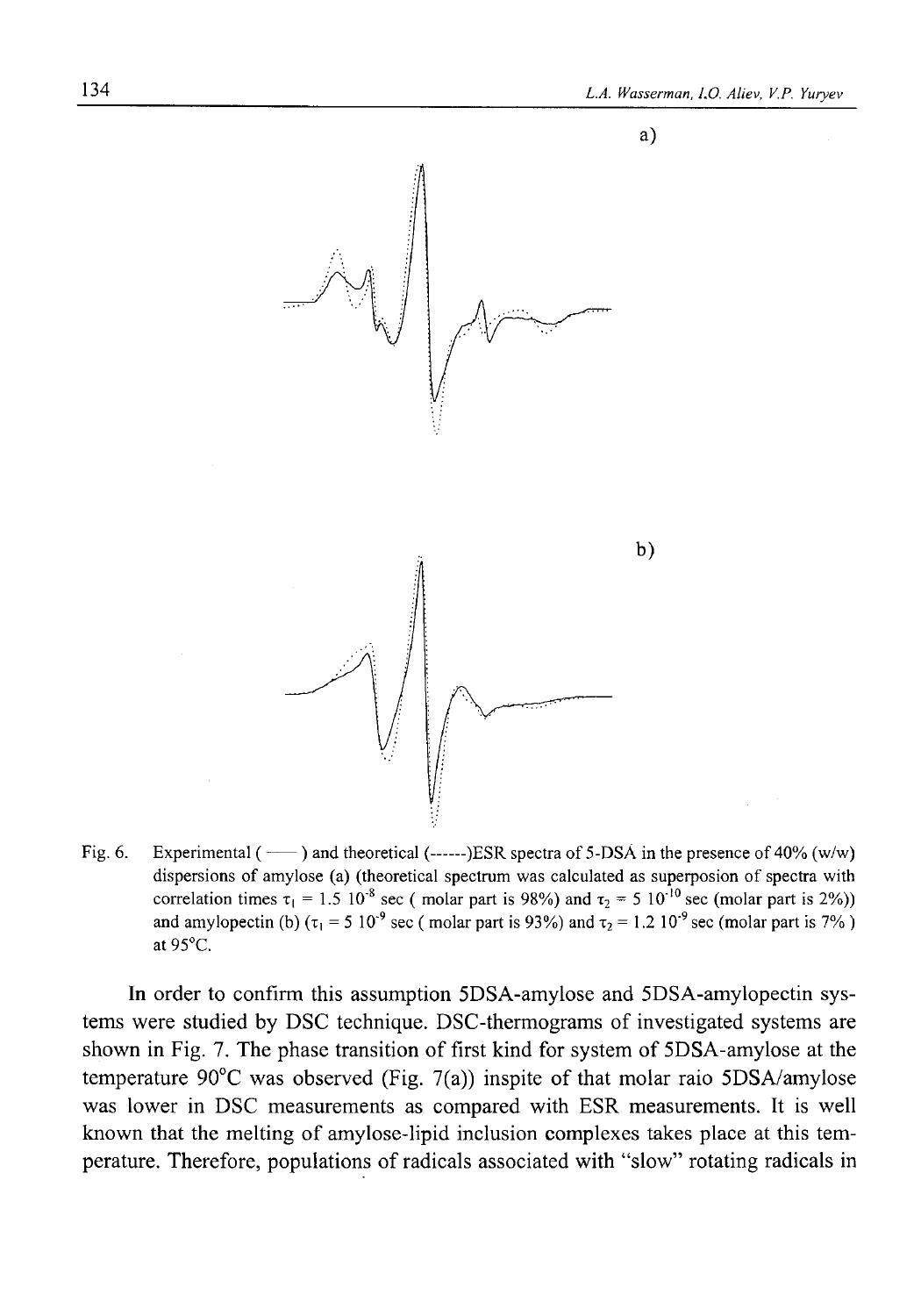the presence of amylose could be associated to spin-labelled lipids forming of inclusion complexes.



Fig. 7. DSC traces for amylose dispersion in aqueous solution of 5DSA (a) and for amylopectin dispersions (b).

In contrast to 5DSA-amylose system, the phase transitions for 5DSA-amylopectin system with different molar ratio radical/ amylopectin even upon higher than one in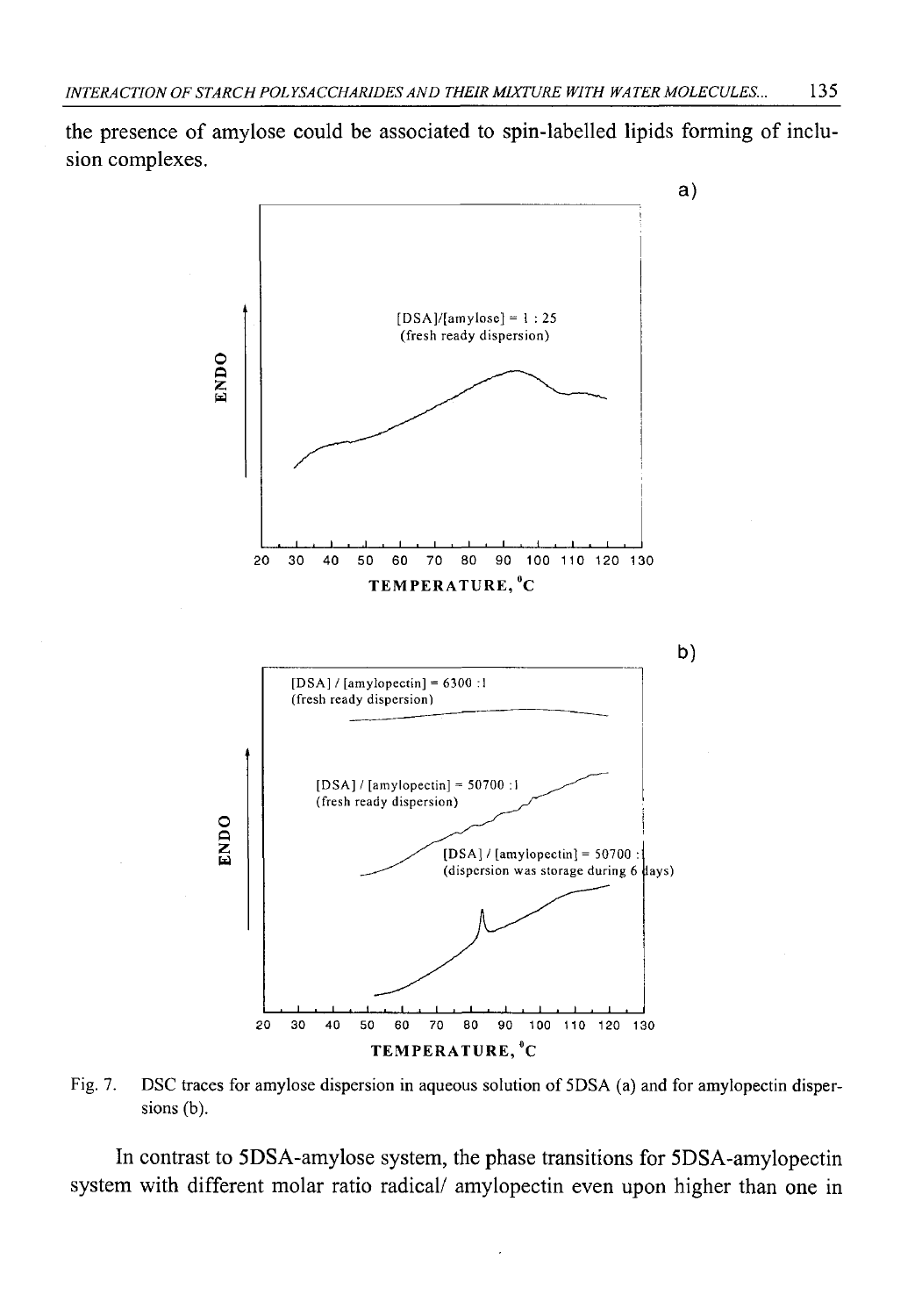ESR measurements could not be observed on DSC-traces. This meant that the formation of inclusion complexes in the 5DSA-amylopectin system was not observed. Hence, population of radicals with "slow" rotating in the presence of amylopectin was characterized probably formation of complexes other nature. Apparently such complexes were stabilized by adsorption interactions. Therefore the value of correlation time of 5DSA characterizing "slow" radicals in the presence of amylopectin was less than one in the presence of amylose. This meant that interaction amylose with lipids was stronger than amylopectin with lipids. This fact was confirmed our supposition which was discussed above. Although the phase transition of first kind on DSC-traces for 5DSA-amylopectin system after 6 days of storage at 85°C is observed, i.e. was most likely that the formation of amylopectin-inclusion complexes is kinetic process.

#### **Conclusion**

Our investigations show that in real three components systems (gelatinized starch-water) interactions the starch polysaccharides macromolecules with water molecules and lipids were related to amylose macromolecules. The interaction of amylose macromolecules with water was caused by formation of aggregates and three dimensional gel network upon cooling. The formation of lipid inclusion complexes was caused by main contribution of amylose macromolecules. On other hand the interaction between amylopectin and lipids also took place.

### **References**

- [1] Tomberg E., Andersson K.: Gums and Stabilizers for Food Industry 9. (Eds. P.A. Williams, G.O. Phillips), RSC, UK, 1998, 295-304.
- [2] Tolstoguzov V.B.: Starch and Starch Containing Origins -Structure, Properties and New Technologies. (Eds. V.P. Yuryev, A. Cesaro and W.Bergthaller), Nova Science , NY, 2002 (in press).
- [3] Tolstoguzov, V.B.: Food Colloids and Polymers: stability and Mechanical Properties, (Eds. Dickinson E. and Walstra P.), Royal Soc. Chem., special publication, N. 113, p. 94.
- [4] Kalichevsky M.T., Ring S.G.: Carbohydr. Res., 1987, 162, 323.
- [5] Wasserman L.A., Le Meste M.: J. Sci. Food Agric., 2000, 80, 11, 1608-1616.
- [6] Von Bastler W., Lechert H.: Starke/Starch, 1974, 2, 39-42.
- [7] I.A. Famat, J.M.V. Blanshard, in Workshop of biopolymer Science. Food and Non-Food Applications, 28-30 September 1998, Montpellier, France, p.87
- [8] German M.L., Blumenfeld A.L., Genin Ya.V., Yuryev V.P. and Tolstoguzov V.B.: Carbohydr. Polym., 1992,18,27-34.
- [9] German M.L., Blumenfeld A.L., Yuryev V.P. and Tolstoguzov V.B.: Carbohydr. Polym., 1989, 11, 139-146.
- [10] Biliaderis C.J., Vaugham D.J.: Carbohydr. Polym., 1987, 7, 51-70.
- [11] Biliaderis C.J.: Food Technol., 1992, 46, 98-109.